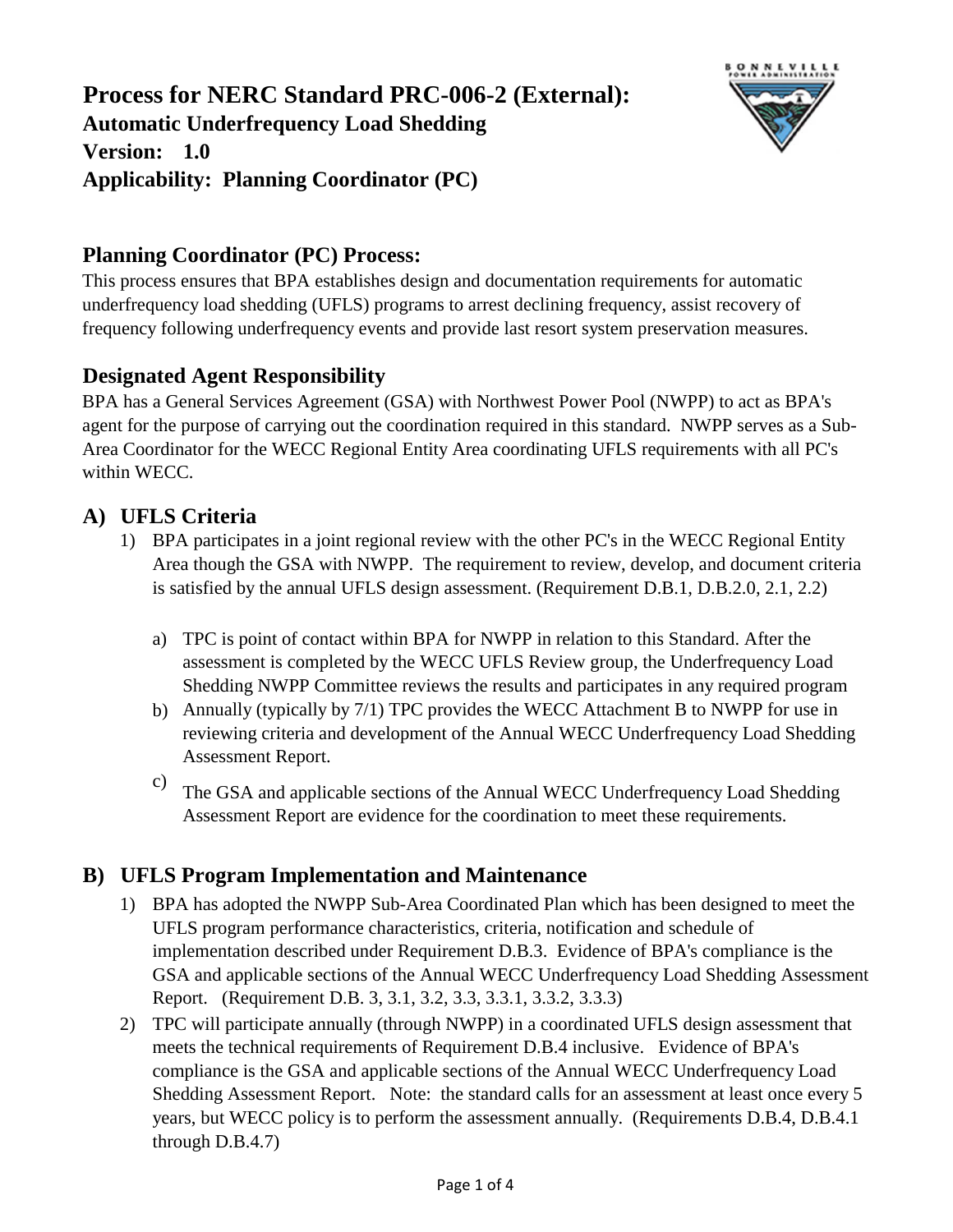- a) If the annual design assessment determines that the UFLS program does not meet the performance characteristics of the NWPP Sub-Area Coordinated Plan (Requirement 3), then BPA will develop a dated Corrective Action Plan and schedule for implementation by the UFLS Active Participants within BPA's PC Area. The Corrective Action Plan will be developed within the same time period as Requirement D.B.4 (Requirement 15, 15.1)
- 3) TPC will maintain BPA's UFLS database, used to model BPA's UFLS program, at least once each calendar year, with no more than 15 months between maintenance activities. Evidence is WECC Attachment B. (Requirement 6)
- 4) Process to develop WECC Attachment B (Note timeline is approximate and dependent on NWPP and WECC deadlines) (Requirement 6):
	- a) TPC sends email request to update and verify UFLS data to active UFLS participants and Transmission Owners (if applicable) within BPA's BA area. Active participants are BPA's registered Distribution Provider customers that have armed UFLS equipment.
	- b) TPC receives input from active participants, reviews and begins preparation of WECC Attachment B document. Return of this information is the active participants' and Transmission Owners' response to Requirement 8, 9, and 10.
	- c) TPC uses the FERC 714 Report in the creation of WECC Attachment B (i.e. the previous year's peak load is put into the model for calculation). The spreadsheet compares base case model load to the previous year's actual peak balancing authority load. The goal is for the result to be 34% or more.
	- d) TPC sends email request to update and verify UFLS data to active UFLS participants and Transmission Owners (if applicable) within BPA's BA area. Active participants are BPA's registered Distribution Provider customers that have armed UFLS equipment.
	- e) TPC receives input from active participants, reviews and begins preparation of WECC Attachment B document. Return of this information is the active participants' and Transmission Owners' response to Requirement 8, 9, and 10.
	- f) TPC receives input from BPA SPC Districts, reviews and begins preparation of WECC Attachment B document.
	- g) TPC will send WECC Attachment B tab 2 to TPP and TPM for them to develop WECC Attachment B tab 3 (PSLF data).
	- h) TPM creates the WECC Attachment B PSLF tab 3 and returns to TPC.
	- i) TPM sends Dynamics Data (DYD) file (derived from WECC Attachment B tab 3) to WECC Grid Modeling.
	- j) TPC uses the FERC 714 Report in the creation of WECC Attachment B (i.e. the previous year's peak load is put into the model for calculation). The spreadsheet compares base case model load to the previous year's actual peak balancing authority load. The goal is for the result to be 34% or more.
	- k) TPC incorporates the PSLF tab 3 into WECC Attachment B.
	- l) TPC submits final WECC Attachment B to NWPP and WECC. Note: The 4/1 7/1 date is derived from a data request from WECC.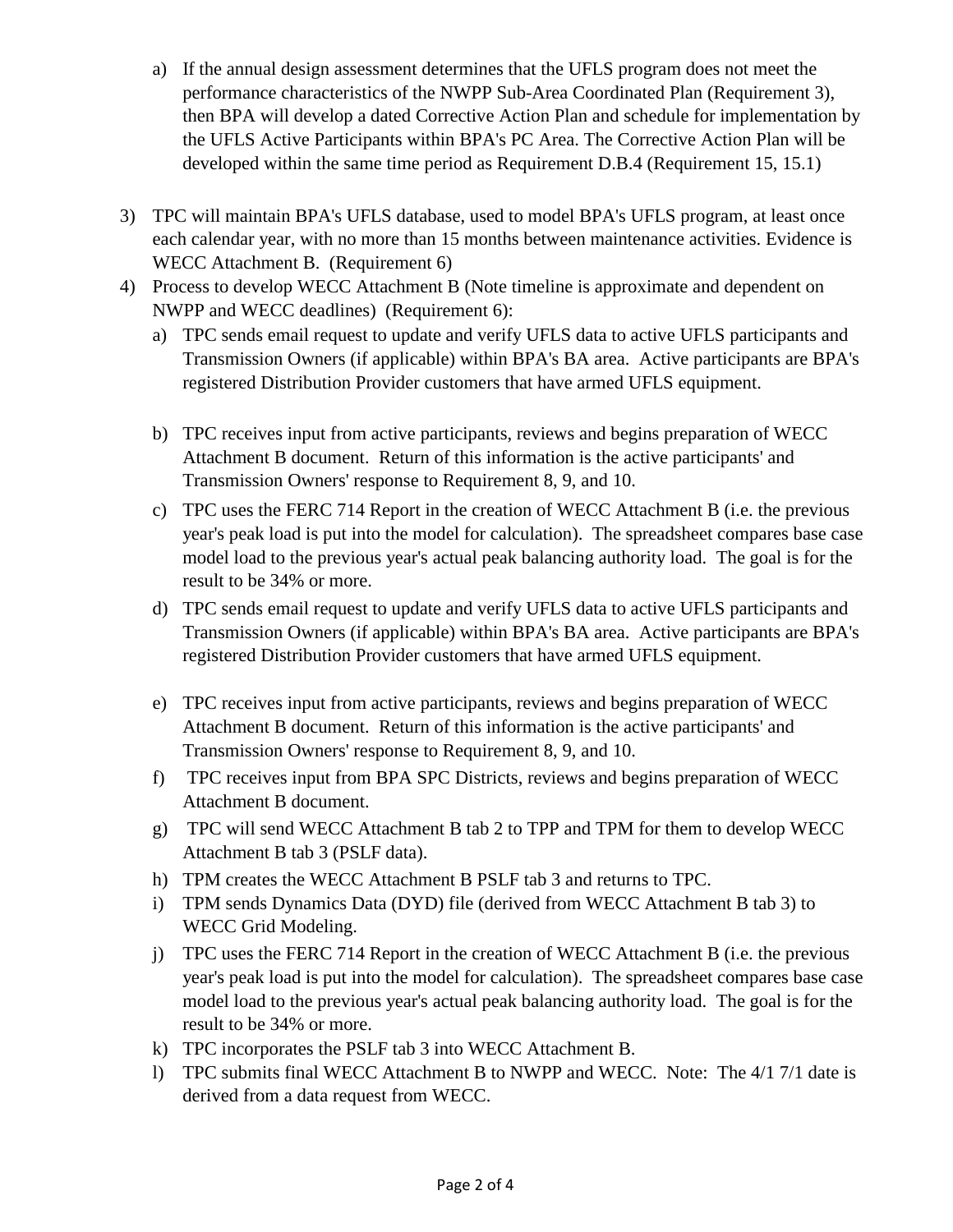- 5) TPC will respond to written comments from UFLS entities (including BPA's internal SPC) and Transmission Owners within BPA's PC Area following a comment period before finalizing it's UFLS program. Evidence is needed for this in the case of a UFLS program change or an actuation event. If no comment period occurred, then TPC will provide an attestation stating such. (Requirement 14)
	- a) Written response to comments will state whether changes will be made or reasons why changes will not be made to: (Requirement 14)

Format and schedule of UFLS data submittal (Requirement 14.3) UFLS program, including a schedule for implementation (Requirement 14.1) UFLS design assessment (Requirement 14.2)

### **C) UFLS Program Distribution**

- 1) Within 30 days of a request, TPC will provide BPA's UFLS database containing data necessary to model BPA's UFLS program to other PC's within BPA's interconnection area. (Requirement 7)
	- a) If no requests were received, BPA will create an attestation to this effect.
	- b) PC's can request a copy of BPA's UFLS database by emailing the Customer Service Reliability Program Mailbox in "b" below and referencing PRC-006.
	- c) CSReliabilityProgram@bpa.gov
	- d) If TPC receives a request directly they will send the initial email to the CSRP Mailbox in order for CSRP to monitor the 30 day time response.

### **D) Receiving UFLS Program Data**

- 1) Data is received by BPA from UFLS entities (Active UFLS Participants and BPA SPC) and Transmission Owners (if applicable) per BPA's request (see process for Requirement 6). (Requirement 8, 9, 10) UFLS entities will provide:
	- a) Data to support maintenance of BPA's UFLS database (Requirement 8)
	- b) Automatic tripping of Load in accordance with BPA's UFLS program design and schedule (Requirement 9)
	- c) Automatic switching of existing capacitor banks, Transmission Lines and reactors to control over-voltage as a result of underfrequency load shedding if required by BPA's UFLS program and schedule. (Requirement 10)

#### **E) Assessment for Event Actuation**

- 1) Within 1 year of an islanding event actuation, where BPA experienced system frequency excursions below the initializing set points of our UFLS program, TPC will participate (through NWPP) in a coordinated event assessment and documentation with all affected PC's. Assessment will evaluate: (Requirement D.B.11) Evidence is an attestation if no islanding event occurred.
- 2) Within 2 years of an islanding event actuation identified in Requirement D.B.11, TPC will participate (through NWPP) in a coordinated UFLS design assessment and documentation of the UFLS program with other PC's in WECC to consider the identified deficiencies. (Requirement D.B.12) Evidence is an attestation if no islanding event occurred.